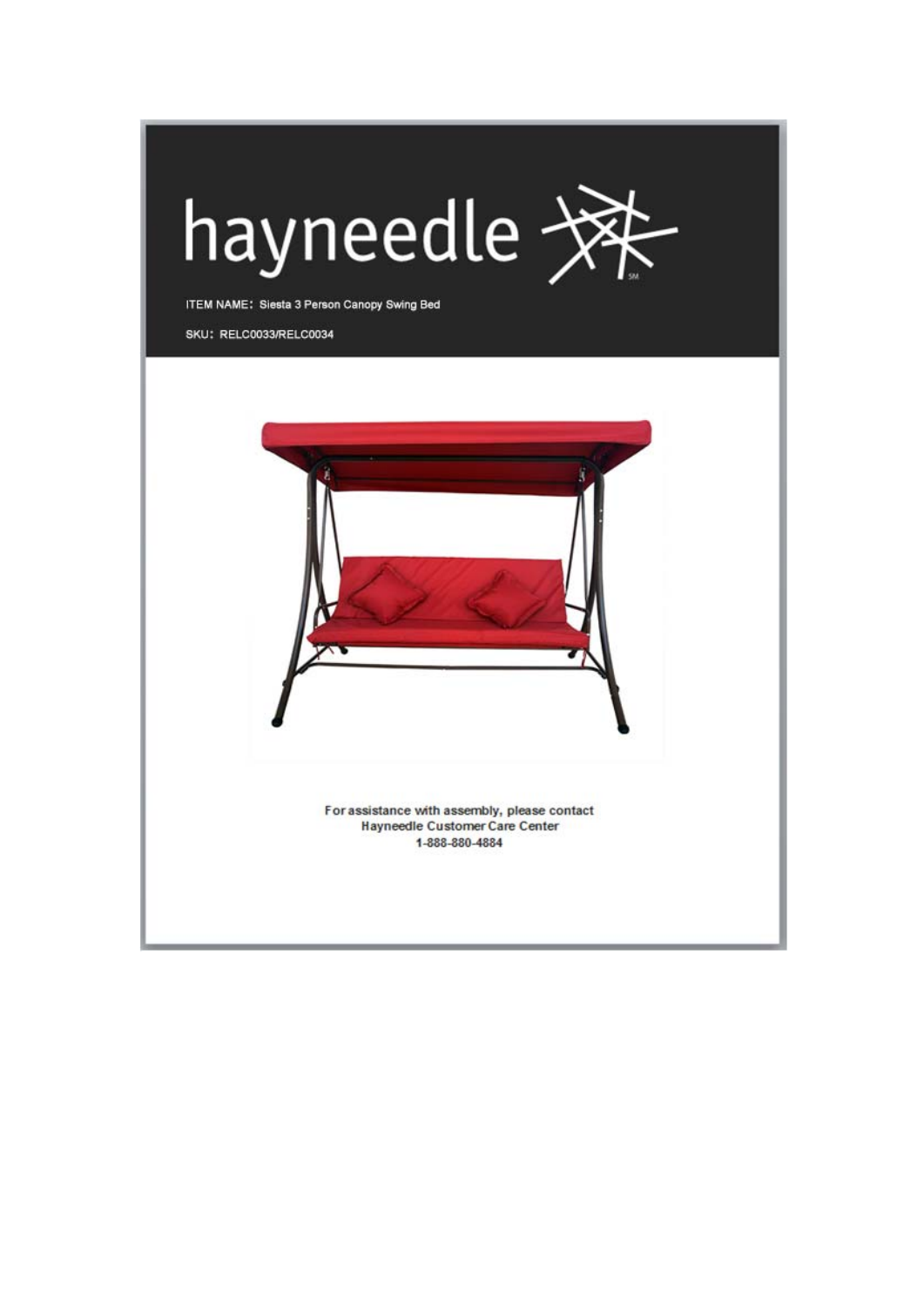## **PRE-ASSEMBLY PREPARATION:**

- Assemble requires 3 people
- Tools are not included in packaging.
- Before assembly, ensure all parts are present and not damaged.
- 1. Assemble on a flat, hard, and even surface
- 2. Keep canopy swing away from fire or inflammable objects
- 3. To avoid injury during use, follow these guidelines:
	- a. Do not put arms or legs between seating area and frame of canopy swing.
	- b. Do not put any objects directly in front or behind the canopy swing.
	- c. Use canopy swing on a flat, unobstructed surface Excessive swinging will cause the swing to collapse and may result in injury to persons nearby
- 4. Maximum load is 550 lbs.
- 5. Only allow children to use the canopy under adult supervision.
- 6. Occasionally check sun bed for loose screws, tighten before using.
- 7. Cover canopy during wet and/or windy weather.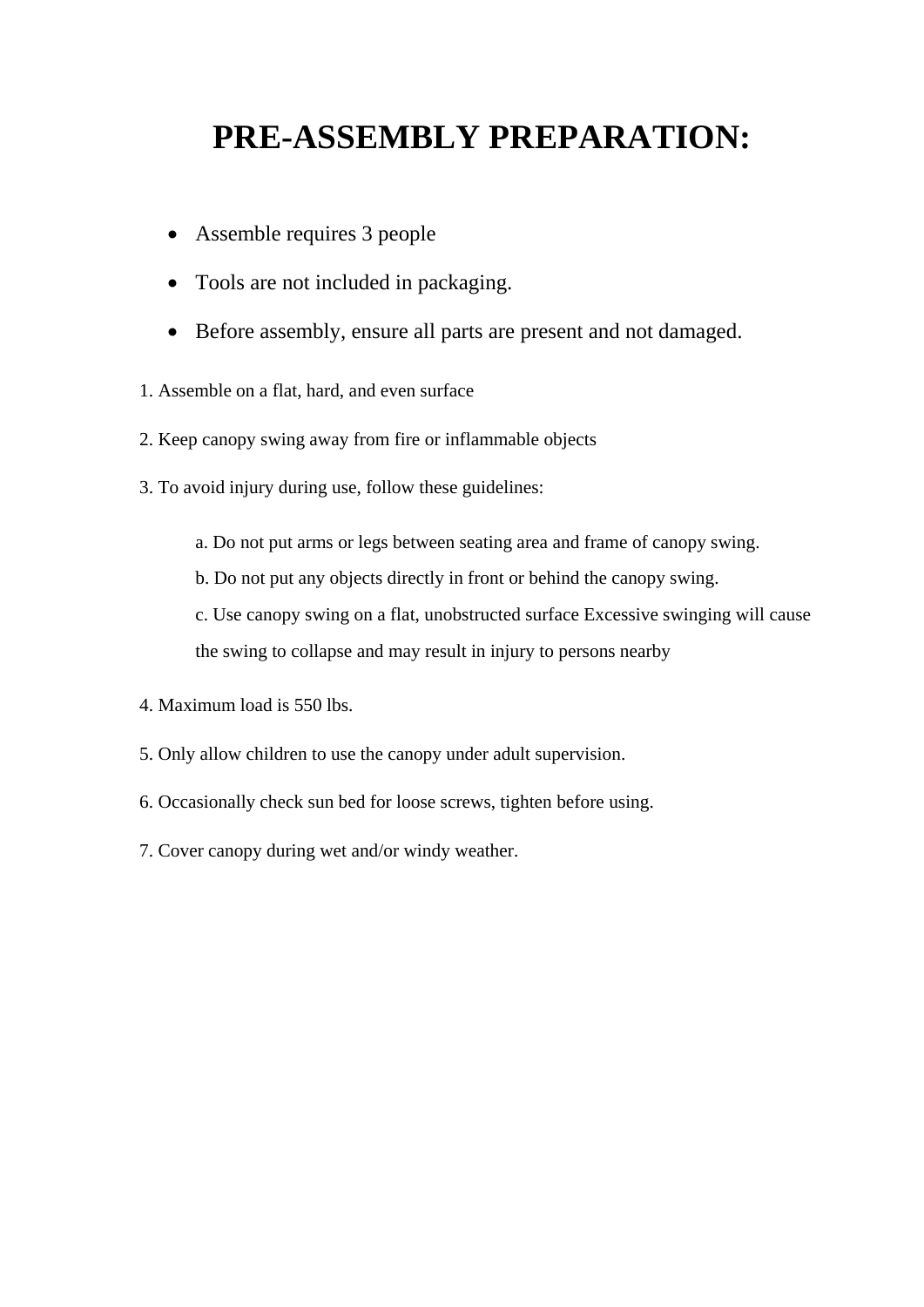## **Hardware List,Tools Required and Structural Diagram**

| N <sub>0</sub> | PICTURES OF PARTS | QUANTITY NO  |    | PICTURES OF PARTS                      | QUANTITY |
|----------------|-------------------|--------------|----|----------------------------------------|----------|
|                | (Front)           | 2pc s        | 9  |                                        | 1pcs     |
| 2              | (Behind)          | 2pc s        | 10 |                                        | 1pcs     |
| 3              |                   | 1pc s        | 11 | $\sim$<br>$\sim$                       | 2pcs     |
| 4              |                   | $1pc s$ 12   |    | o)                                     | 2pcs     |
| $5 - 1$        |                   | $1pc s$   13 |    | (Back)<br>Seat<br>( <sub>start</sub> ) | 1pcs     |
| $5 - 2$        |                   | $1pc s$ 14   |    |                                        | 3pcs     |
| 6              | $\pm$<br>$\,$     | 2pc s        | 15 |                                        | 2pcs     |
| 7              |                   | 2pc s        | 16 | Canopy                                 | 1pcs     |
| 8              |                   | 1pc s        | 17 | Cushion                                | 1pcs     |

| CODE                    | PICTURES OF PARTS                                                                           | QUANTITY       | CODE         | PICTURES OF PARTS                               | QUANTITY       |
|-------------------------|---------------------------------------------------------------------------------------------|----------------|--------------|-------------------------------------------------|----------------|
| A                       | QWAD                                                                                        |                | H            | $\frac{1}{2.16}$ 0.24"x2.16" © 9 m              | 6              |
| $\overline{\mathbf{B}}$ | $\frac{1}{2}$ 3.74°, 0.32°x3.74° © @ m                                                      |                |              | □: n 0.24"x1.77" ◎ 图 血                          | $\overline{2}$ |
| С                       | $\frac{1.38^{\circ}}{1.38^{\circ}}$ 0.32"x1.38" $\bigcirc$ $\bigcirc$ $\bigcirc$ $\bigcirc$ | $\overline{2}$ | $\mathbf{J}$ | $\frac{1}{1.38}$ 0.24" x1.38" $\odot$ $\odot$ m |                |
| D                       | $\mathbb{H}$ 0.32"x0.98" $\odot$ (9 $\oplus$                                                |                | K            | $\frac{1}{100}$ 0.24"x1.18" © 9 m               | 3              |
| E                       | 3.15 0.24 x3.15 ◎ 图 血                                                                       | 2              |              | $_{-0.96}$ 0.24" x0.98" $\odot$ @ m             |                |
| F                       | $\frac{1}{2.85}$ 0.24"x2.95" © @ m                                                          | $\overline{2}$ | Μ            |                                                 |                |
| G                       | $\frac{1}{2.36}$ 0.24" x2.36" $\circledcirc$ $\circledcirc$ $\circledcirc$ $\circledcirc$   | $\mathfrak{D}$ | Ν            | m                                               |                |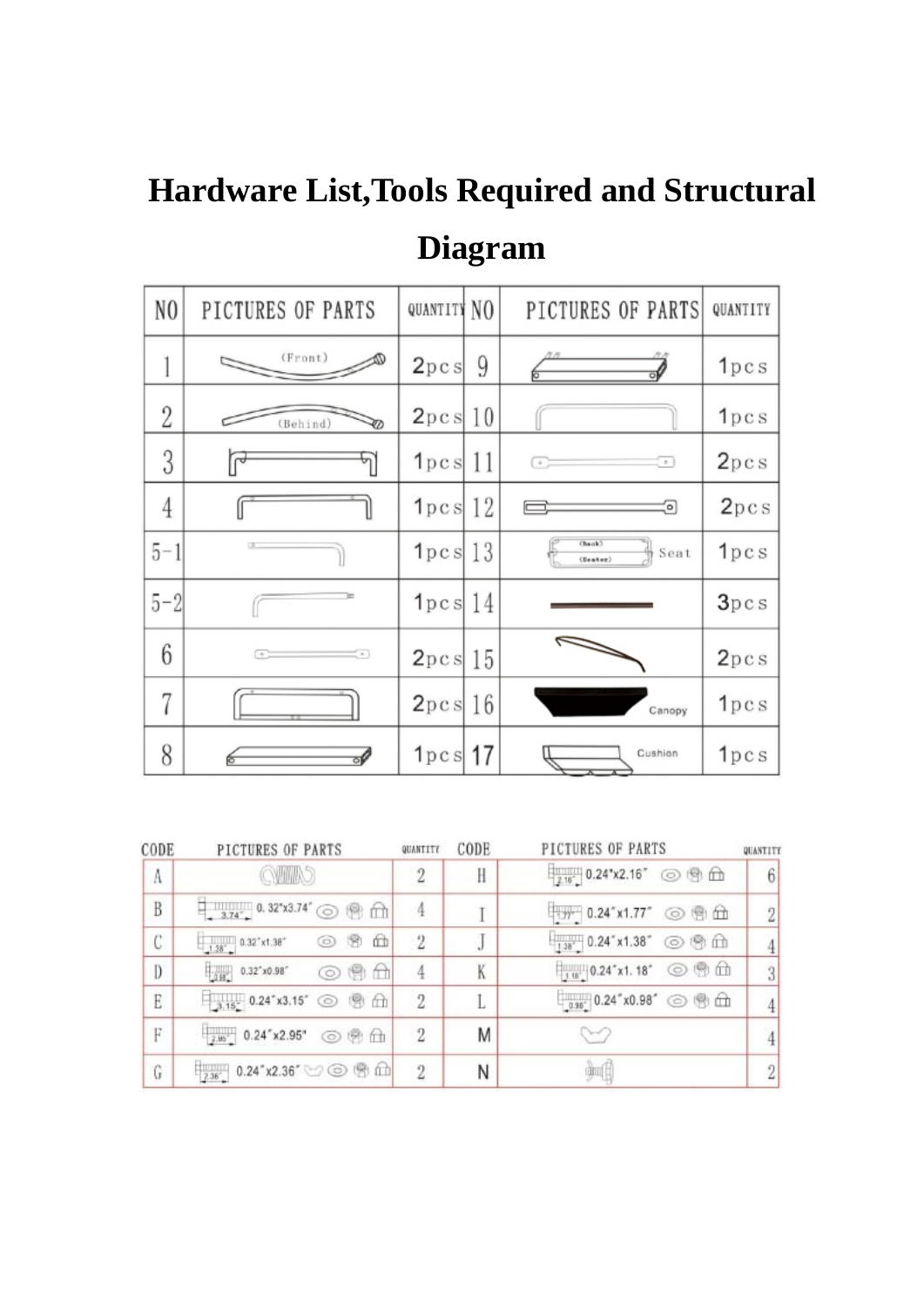## **STEP-BY-STEP ASSEMBLY:**

**Step 1. Join part 1, 2 & 3 using hardware part B**

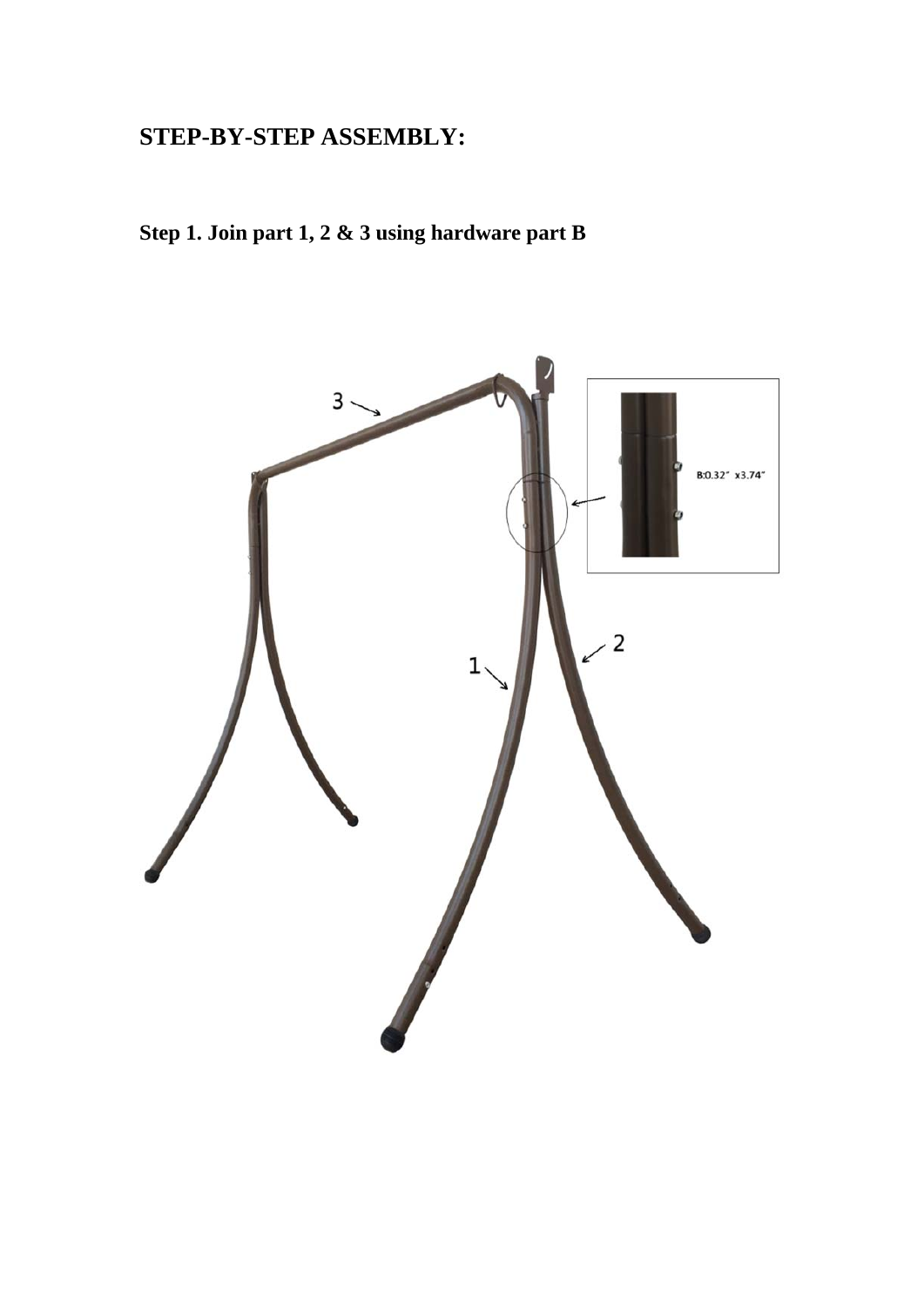**Step 2. Join Part 5-1 & 5-2 by K:0.24"x1.18".**

**Join parts 4, 5, & 6 by the hardware part E, F and H**

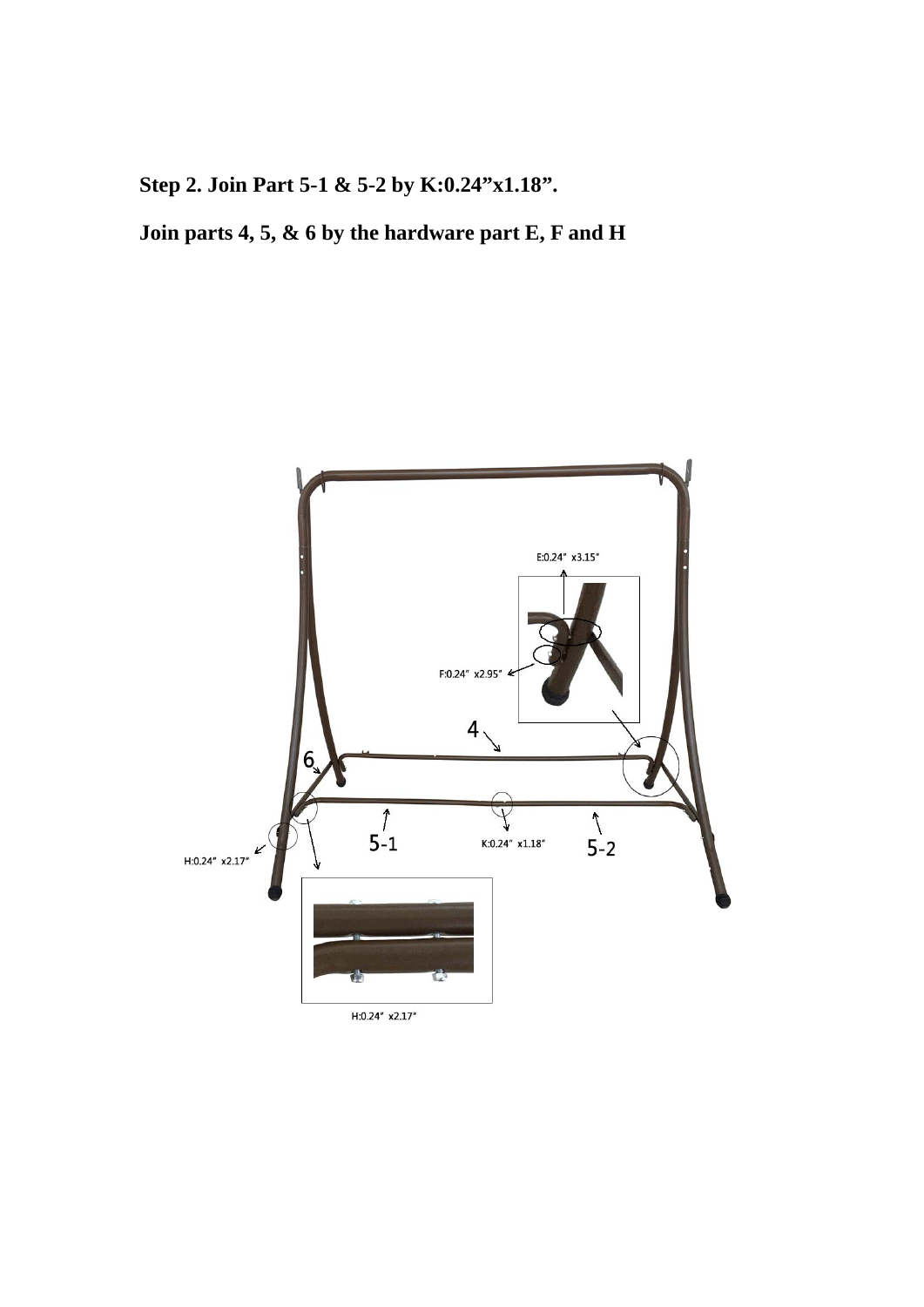

**Step 3. Join parts 7, 8, 9, and part 10 by the hardware part I and L**



**The chair can be turned into a bed by adjusting the parts G and M.**

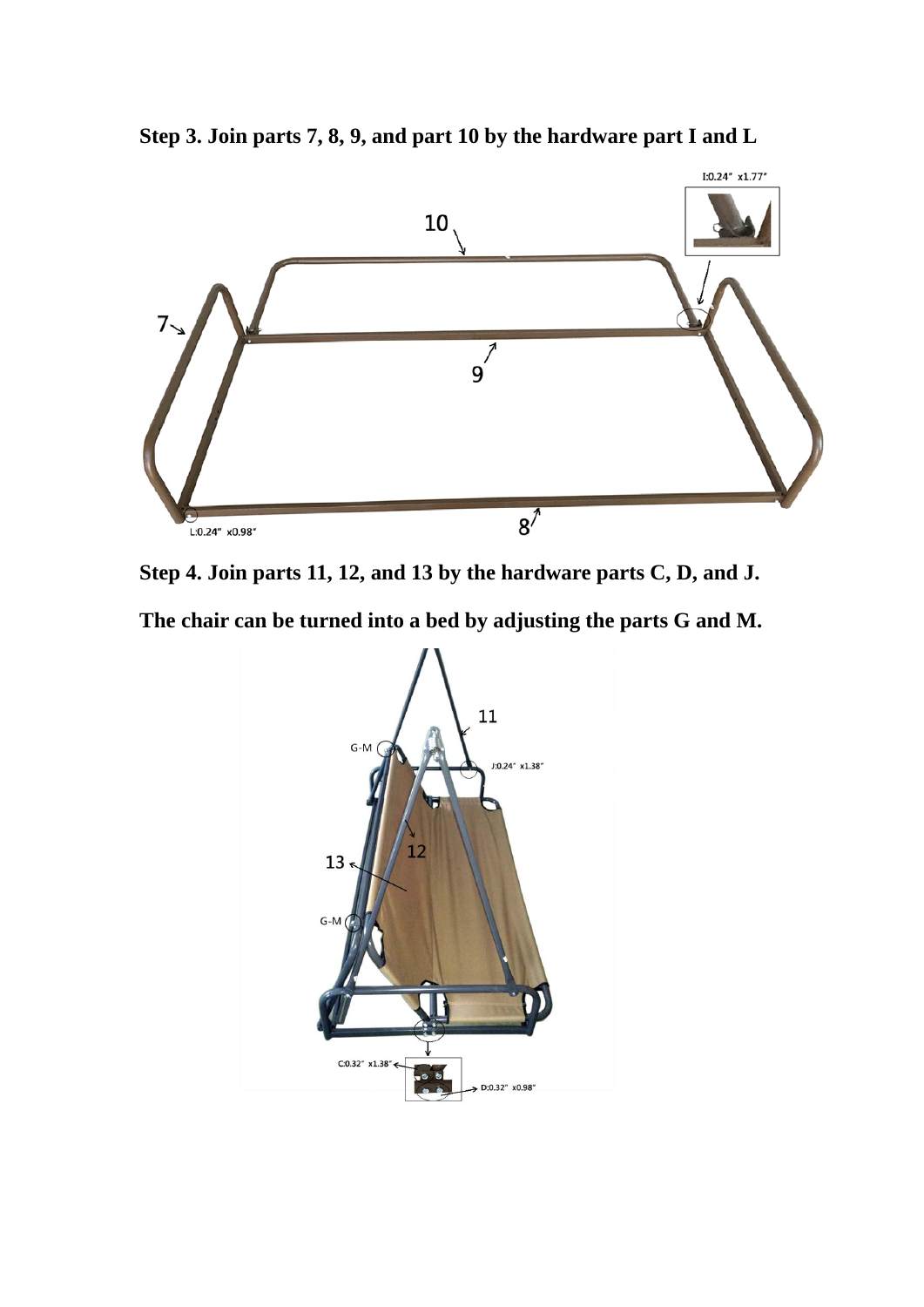**Step 5. Join part 14 (3 tubes) and part 15 together. Put Part 14 and Part 15 on the swing by hardware K and N.**



**Step 6. Hang the seat on the steel frame by part A, then put the legs of Part 15 into the corners of part 16 (canopy).**

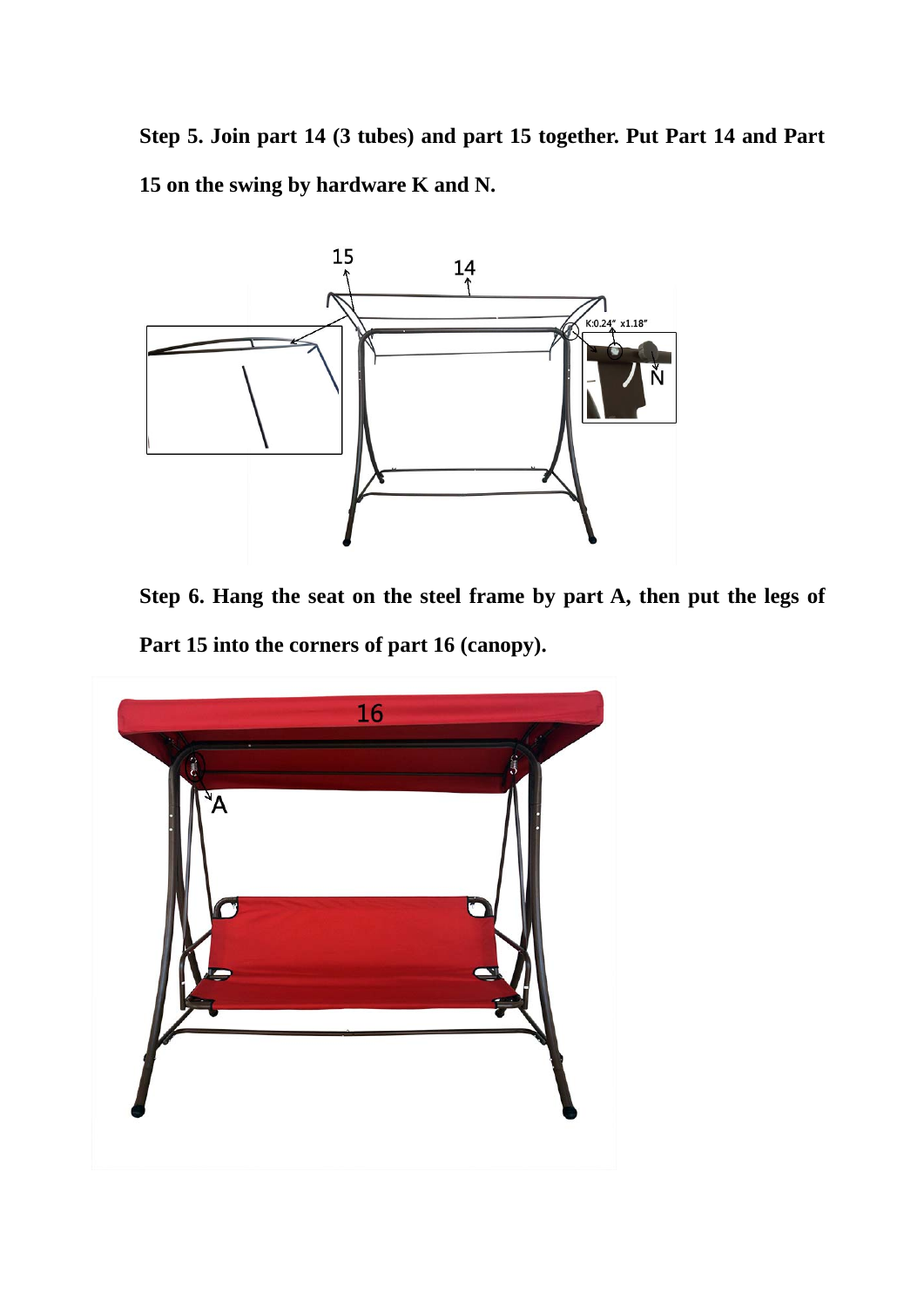**Step 7. Seat is covered with part 17 (seat cover). Part 17 (seat cover) is fixed to the seat by the ties.**

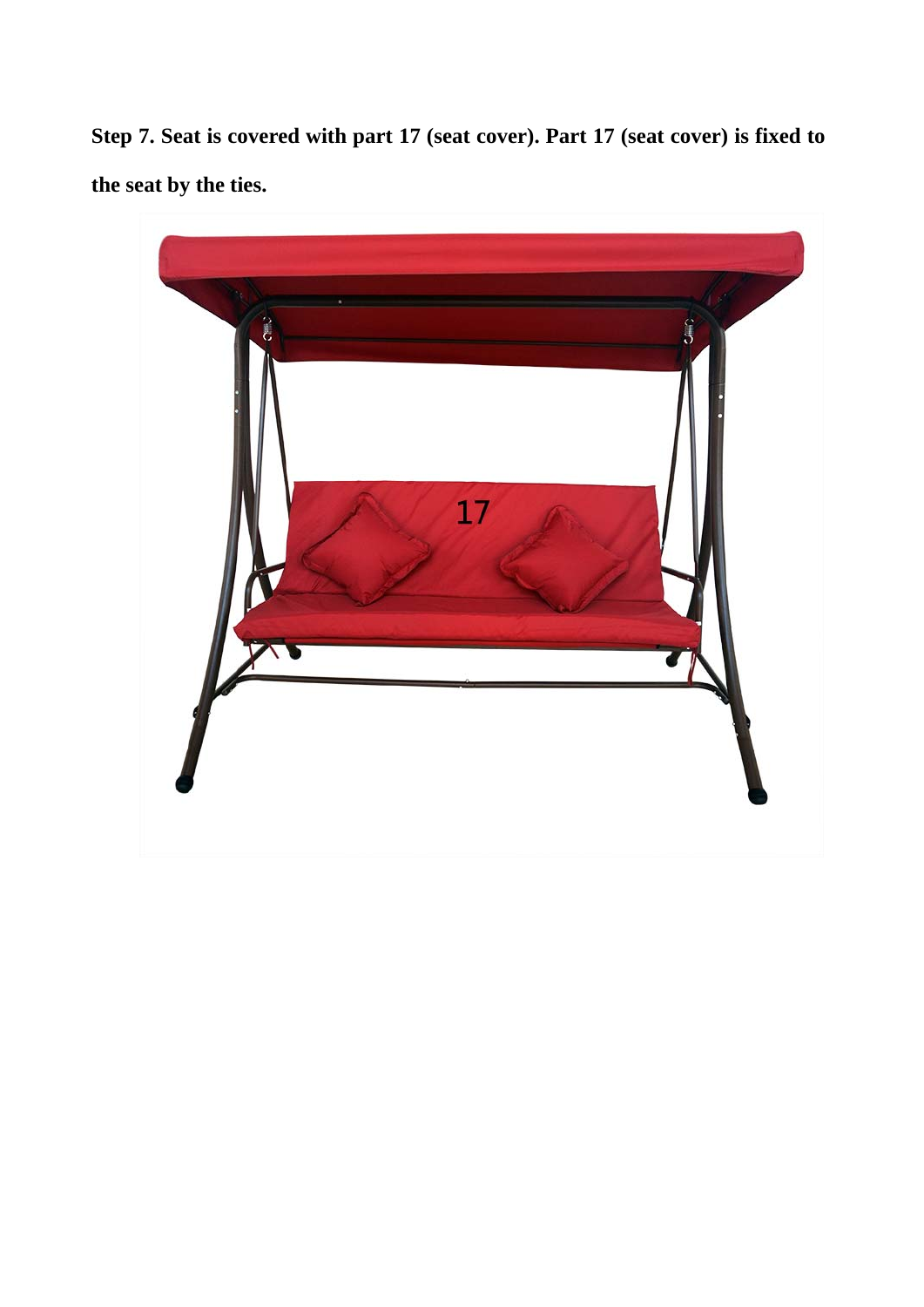**Step 8. The chair can be extended to a bed.**